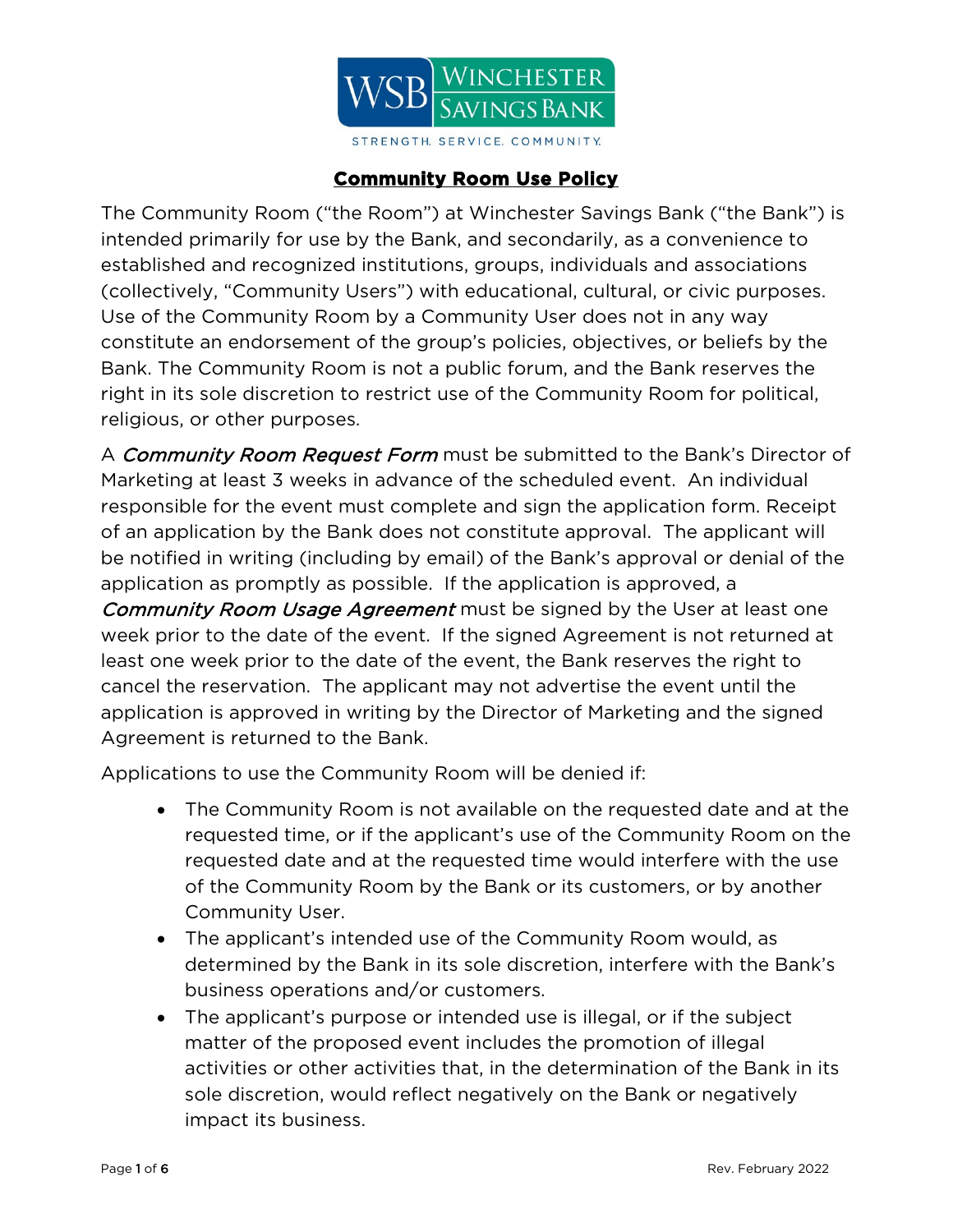

- The applicant proposes to charge a fee to those who attend the event.
- The applicant is a commercial enterprise and/or intends to use the Community Room for monetary gain.
- The event will not be adequately supervised by adults, as determined by the Bank in its sole discretion.

The foregoing is not an exhaustive list of reasons why an application to use the Community Room may be denied.

The following services are available in connection with an approved use of the Community Room:

- W Tables and chairs (specific numbers and configurations available upon request)
- W Podium w/microphone
- W Video monitor (no computer provided)
- W Restroom
- $\overline{W}$  Trash Can

Room capacity is 30 persons. All the User's guests and invitees must vacate the Bank building within thirty (30) minutes of the scheduled end time for the event and in no event later than 10:00 p.m.

Use of the Community Room is subject to the Community User's agreement to abide by the Bank's Policies and General Rules of Use.

Inquiries and requests for an application should be e-mailed to [Community@winchestersavings.com](mailto:Community@winchestersavings.com) or mailed/delivered to the Director of Marketing at Winchester Savings Bank, 661 Main Street, Winchester, MA 01890; (781) 729-2130.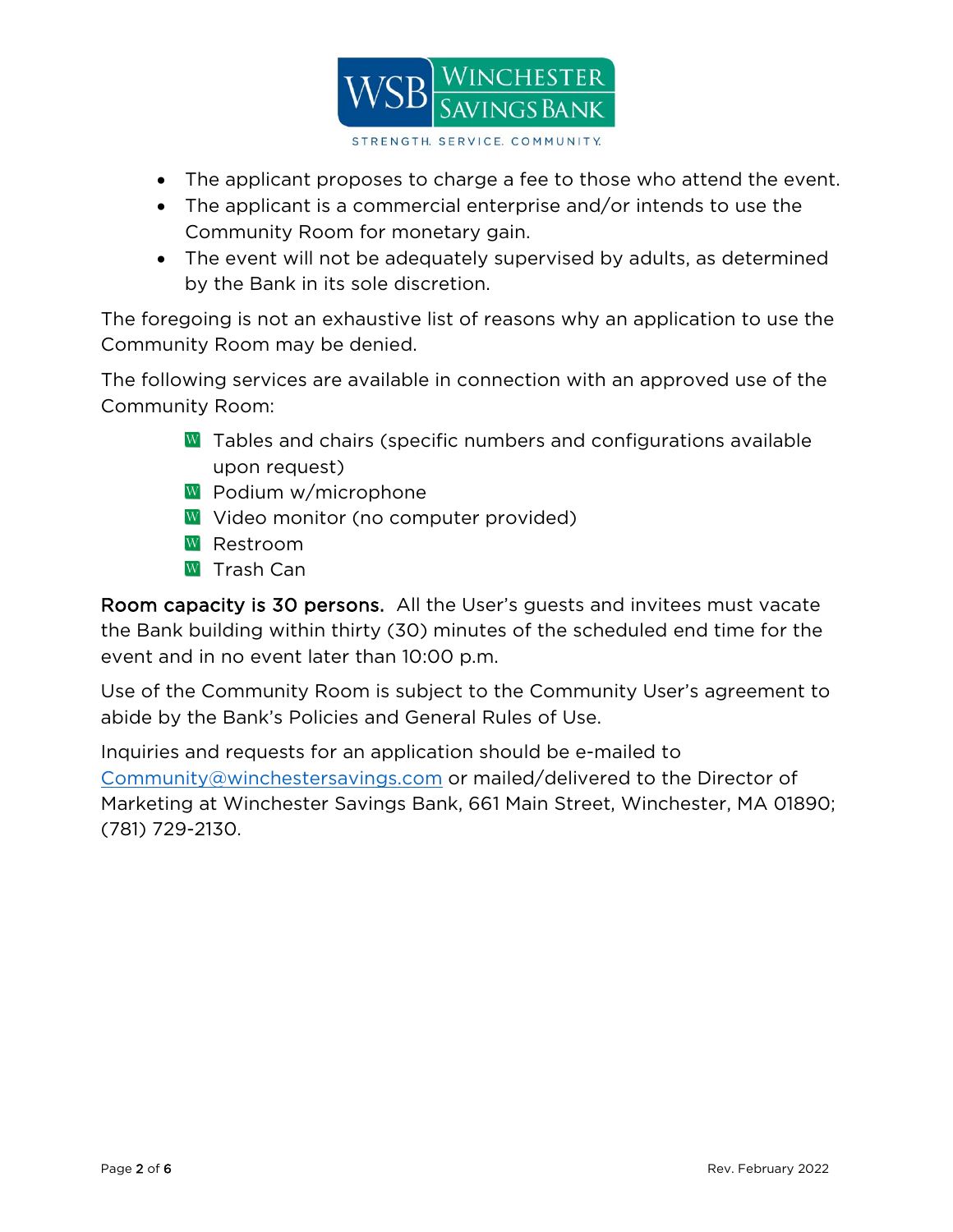

## Community Room Policies & General Rules of Use

- 1. The Bank's Community Room is available Monday-Friday, between 8:00 a.m. and 10:00 p.m. It is not available on weekends, even when the Bank is open for business.
- 2. Except for inclusion of the name and address of the Bank as a designation of location, neither the name nor any logo of the Bank may be used in any advertising or other publicity relating to use of the Community Room. The Community User may not use the Bank's address or telephone number for registration or information regarding the meeting or organization, and inquiries to the Bank concerning the event will not be forwarded to the Community User.
- 3. The Bank will consider applications for events that recur on a regular (e.g., monthly or quarterly) basis, provided that all such reservations remain subject to cancellation if the Community Room is needed by the Bank for its own use. In such cases, the Bank will make reasonable efforts to provide an alternative space.
- 4. The Bank must be notified of cancellations as soon as the Community User becomes aware that the Community Room will not be needed as scheduled. Requests for changes in dates or times must be cleared with the Bank's Director of Marketing and will be subject in all cases to availability. The failure of a Community User to notify the Bank of cancellation prior to the date and time of an event may be grounds for denial of subsequent applications for use of the Community Room.
- 5. No cooking may be done nor food served without prior written approval from the Director of Marketing. No alcoholic beverages may be served at any time. No smoking is permitted. Burning of any materials, including sterno, incense and candles, is prohibited.
- 6. Community Users must secure any necessary performance licenses and permits and agree to indemnify the Bank for any failure on their part to do so.
- 7. The legal maximum capacity for the Community Room is 30 people. The Community User is responsible for ensuring that this limit is observed at all times. Children under 13 years of age must be accompanied by an adult at all times while on Bank premises.
- 8. For events taking place during Bank hours, guests are asked to use on-street parking as spaces in the Bank's parking lots are reserved for and used by Bank employees and customers. The Bank reserves the right to restrict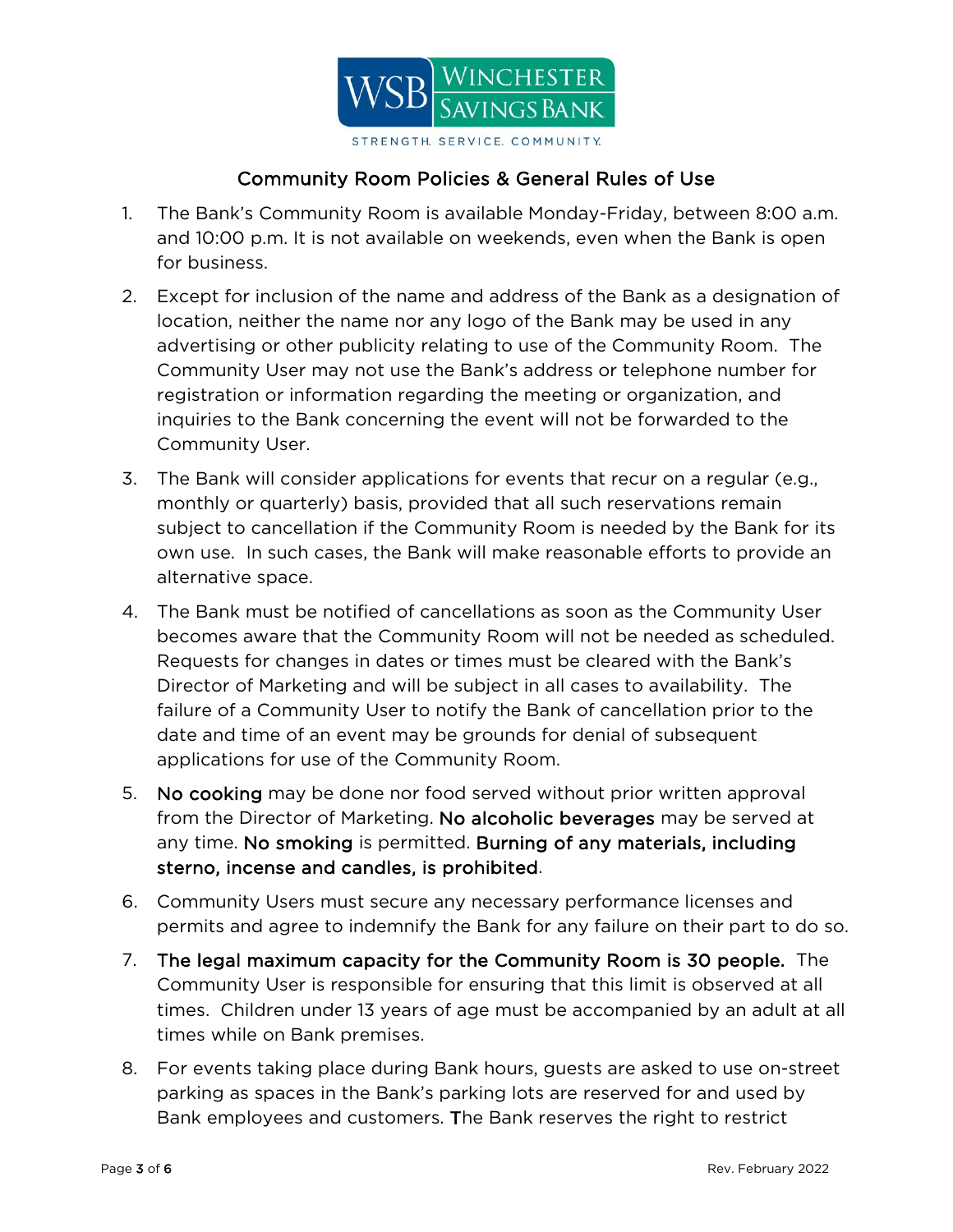

parking in the Bank's lots and/or to require guests to move their vehicles from employee or customer parking spots. All guests must at all times observe all posted instructions and restrictions in the Bank's parking lots, including handicapped parking restrictions.

- 9. Access to the Community Room after Bank hours, including the exterior doors and the elevator, is provided by access card. The applicant is solely responsible for gaining access to the Room as well as prohibiting unwanted guests from gaining access to the Room. The access card will not permit the Community User to leave the exterior doors unlocked and neither the Community User nor the Community User's guests or invitees shall at any time prop the doors open to facilitate access to the building. During afterhours meetings, the stairwell to the 2<sup>nd</sup> floor may not be used by the Community User's guests and invitees except in emergencies. If access to the stairwell on the 2<sup>nd</sup> floor is required in an emergency, manual release of the door is available on the left side of the door (please see Community Room Access Manual). Please note that use of the manual release will trigger an alarm, which will notify the Bank's alarm company and subsequently, the Winchester Police Department.
- 10. The Bank assumes no responsibility for security during events. In case of an emergency, please call 911.
- 11. The vestibule of the Bank and the  $2<sup>nd</sup>$  floor hallway are lighted during and after regular business hours. Community Users shall not turn off any lights in those areas.
- 12. Community Users must provide their own supplies, such as paper, pencils, and markers, and if the serving of food is permitted by the Bank, all serving utensils, plates, napkins, etc.
- 13. Nothing may be affixed or mounted in any way to the walls, windows, or doors of the Community Room. Upon request, an easel and flip chart may be provided.
- 14. The lobby and vestibule areas of the building are not part of the Community Room, nor may the Community User's guests or attendees use these areas to congregate.
- 15. There is no charge for use of the Community Room; however, the Bank reserves the right to require a security deposit from any Community User.
- 16. The Community Room must be left in the same condition it was in prior to the event. Tables and chairs must be returned to the places and configuration in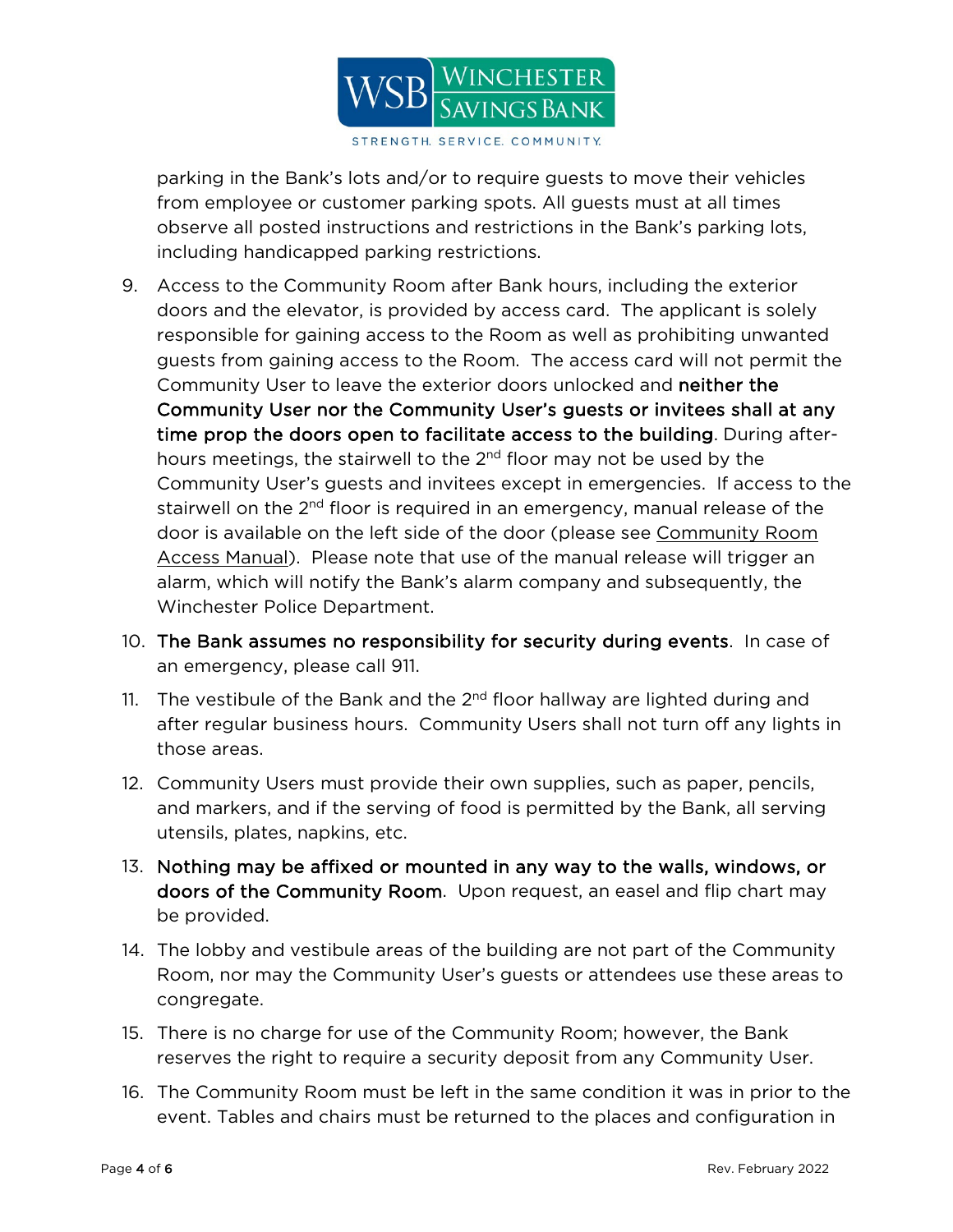

which they were found. All food and supplies must be removed from the premises and all trash must be disposed of in the receptacles provided by the Bank. Any trash that cannot be disposed of in such receptacles must be removed from the premises by the User.

- 17. Specific arrangement of tables and chairs must be requested at the time of application and approved by the Bank.
- 18. Events held during the Bank's business hours must be conducted in such a way as not to disturb the Bank's operations or customers. The Bank reserves the right to terminate an event in the event that the conduct of the event interferes with the Bank's operations or customers.
- 19. Use of audio-visual equipment must be arranged and approved at time of reservation. A computer is NOT provided; however, connections are available for a laptop (provided by the Community User) to interface with a video monitor.
- 20. Bank personnel will not move or rearrange equipment.
- 21. The Bank will not provide storage space and assumes no responsibility for equipment or personal articles belonging to Community Users or their guests/attendees.
- 22. The Bank assumes no responsibility or liability for accidents or injury of anyone on the Bank premises in connection with their attendance at an event sponsored by a Community User.
- 23. The Community User, by making application for use of the Community Room, accepts liability for damage or loss to Bank property and shall be responsible for the cost of any damage or loss incurred by the Bank by the actions of any guest or attendee of an event sponsored by the Community User, whether or not the Bank requires a security deposit in advance. A charge may be assessed for any special cleaning, repairs, or replacements made necessary by the Community User's use of the Community Room, regardless of who is responsible for the damage requiring cleaning, repair, or replacement. Whether damaged furnishings or equipment can be repaired or must be replaced shall be determined by the Bank in its sole discretion. A Community User's failure to pay a cleaning or repair charge will be grounds for denial of future applications for use of the Community Room.
- 24. The Bank reserves the right to limit use of the Community Room due to inclement weather or other emergencies, provided however that the Community User remains solely responsible for determining whether to hold